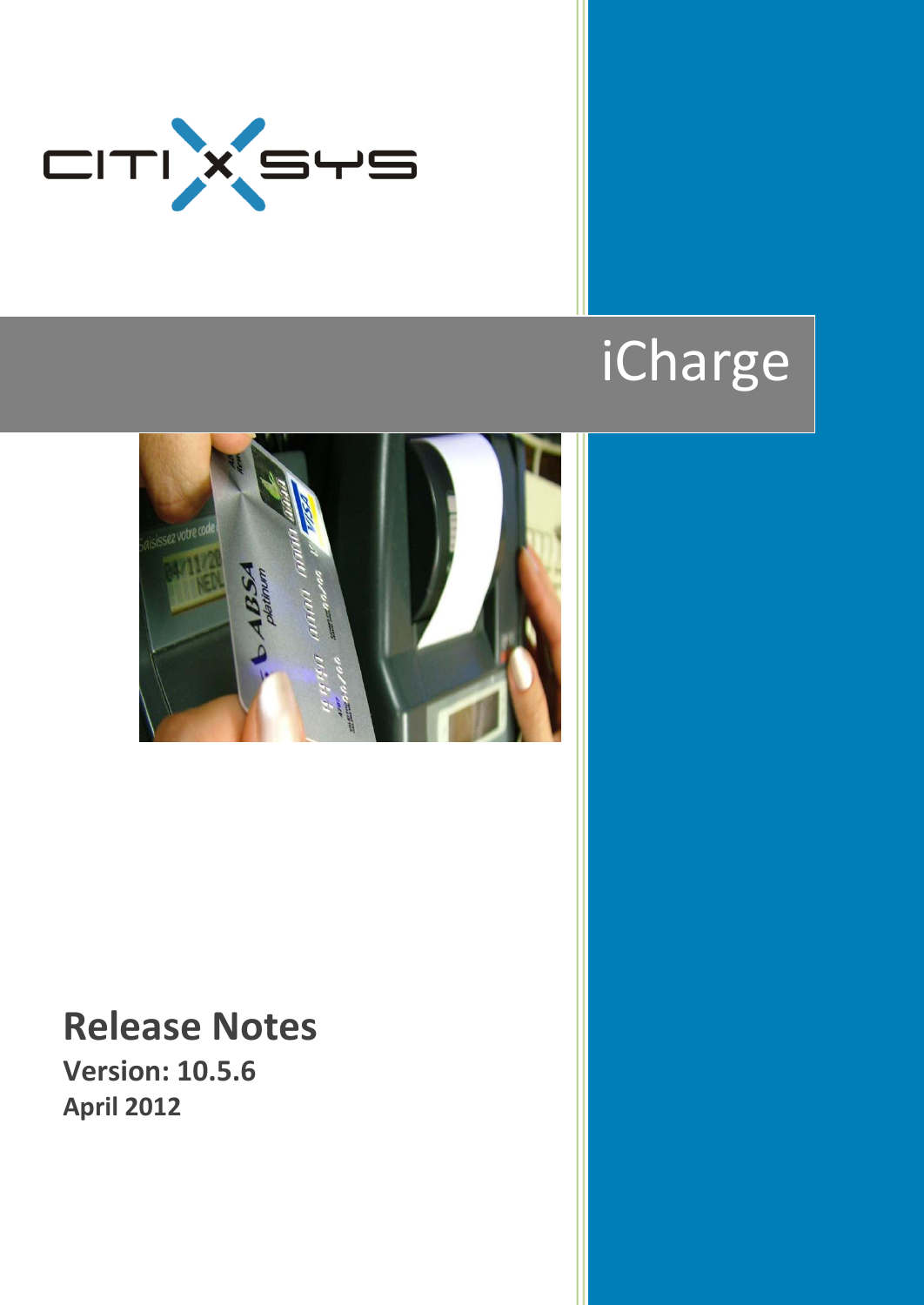# **Table of Contents**

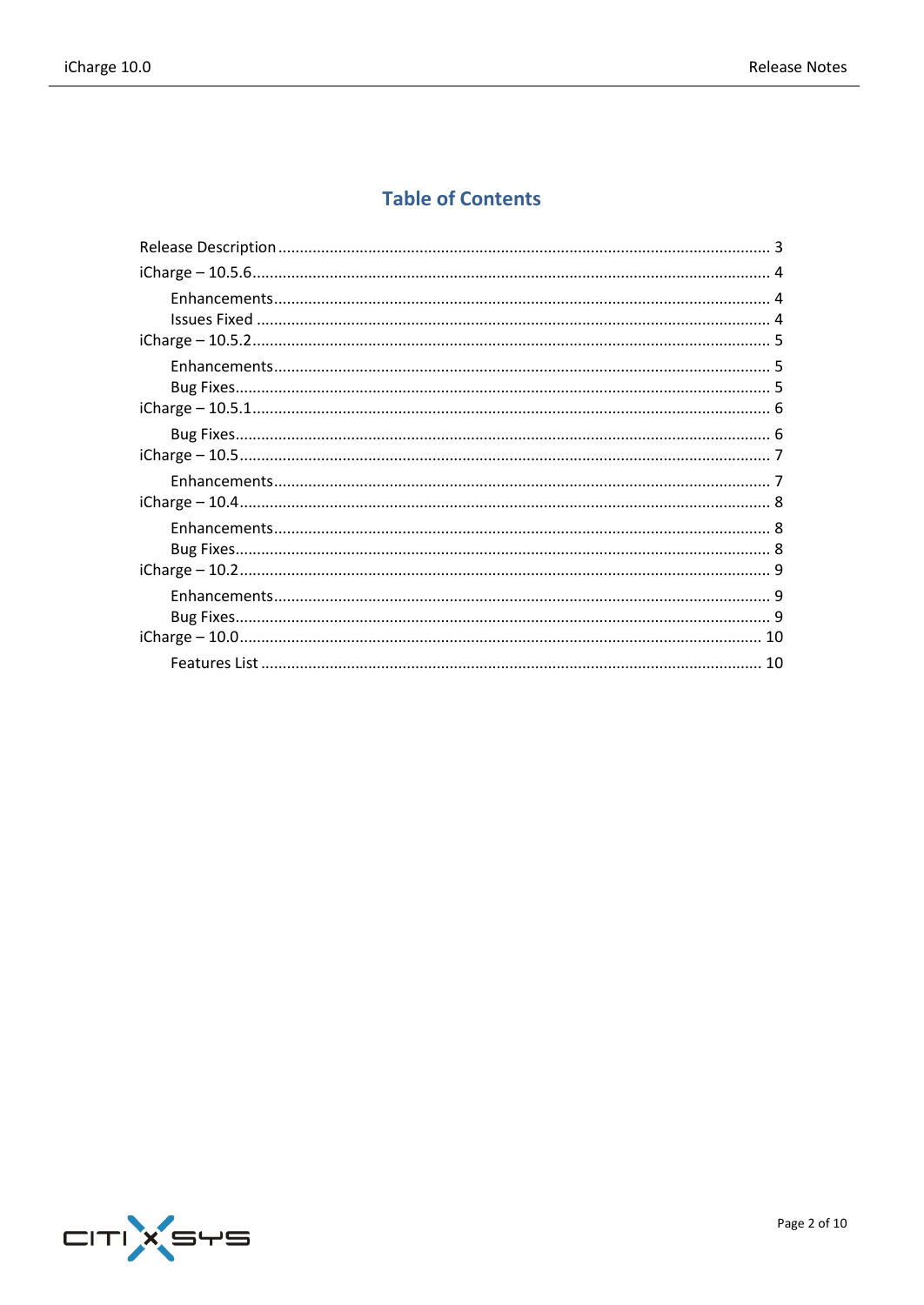# <span id="page-2-0"></span>**Release Description**

This document outlines the enhancements / issues fixed in iCharge version 10.5.6

iCharge 10.5.6 is only supported on:

- SAP Business One 8.82, PL04 and above
- SAP Business One 8.81, PL03 and above
- SAP Business One 8.8
- Microsoft SQL Server 2005
- Microsoft SQL Server 2008

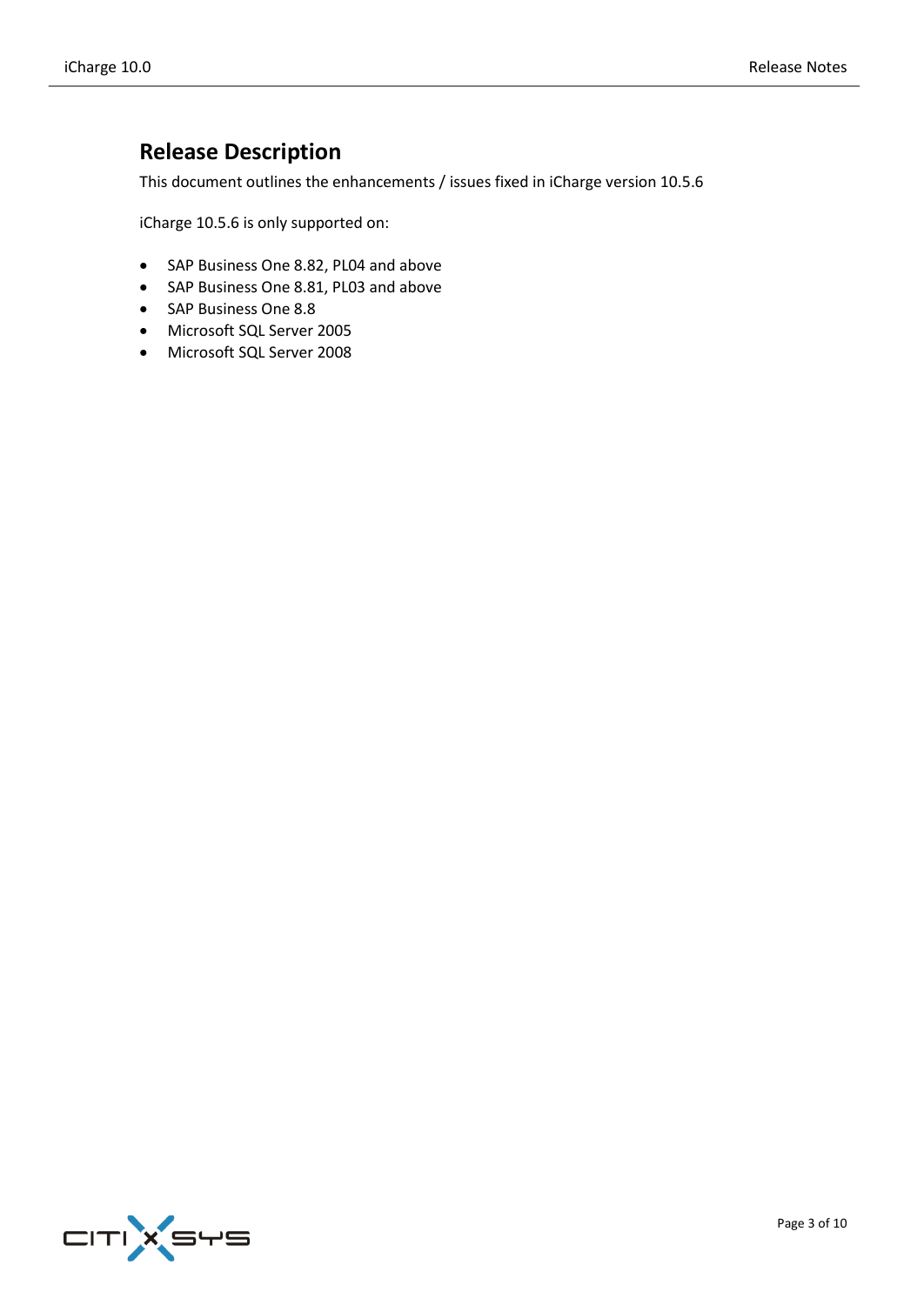#### <span id="page-3-1"></span><span id="page-3-0"></span>**Enhancements**

 **Compatible to SAP Business One 8.82** – Starting this release iCharge will now be compatible to SAP Business One 8.82 PL04 and above.

#### <span id="page-3-2"></span>**Issues Fixed**

- Due to an issue in the previous release, in case of eWay payment gateway iCharge sends the amount in dollars instead of cents .This has been fixed in this release.
- Due to an issue in the previous release, if a customer has multiple credit cards attached to it wherein two or more cards have same last 4 digit number, iCharge could not display customer cards in payments means window. This has been fixed in this release.
- Due to an issue in the previous release, iCharge could not send Transaction No. of length less than 29 characters to Ogone Payment Gateway. This has been fixed in this release.
- Due to an issue in the previous release, voiding an authorized credit card at A/R Invoice, used to get delayed captured and hence double charging the card. This issue has been fixed in this release.
- Due to an issue in the previous release, online report for Paypal Payment Gateway generates runtime error. This has been fixed in this release.
- Due to an issue in the previous release, voucher number could not get updated in bank deposit which causes problem in reconciliation. This has been fixed in this release.
- Due to an issue in the previous release, any web orders uploaded to iCharge was not getting cancelled through iCharge. This has been fixed in this release.

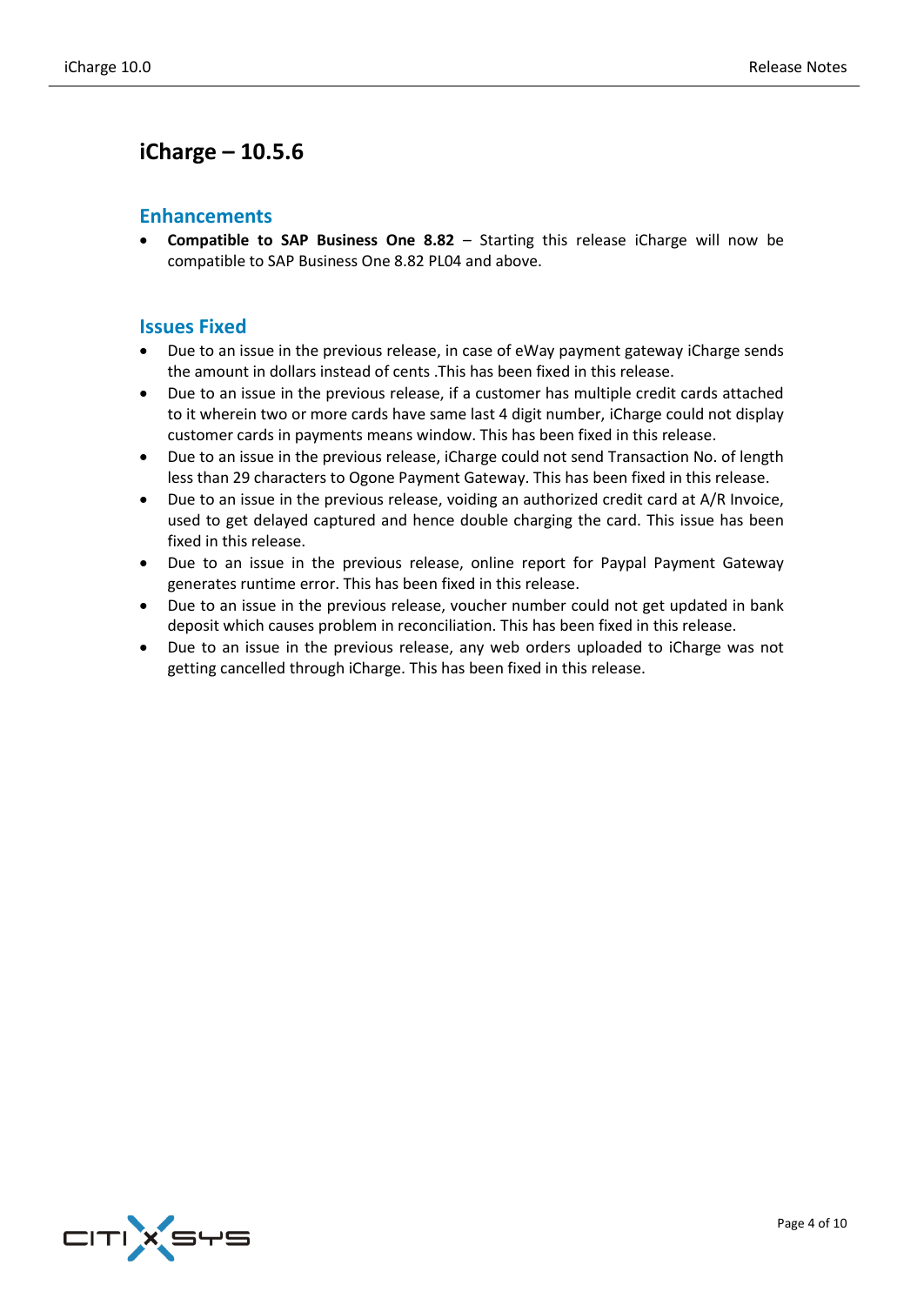#### <span id="page-4-1"></span><span id="page-4-0"></span>**Enhancements**

 **Last four digit of credit card number** –Starting this release iCharge will now store the last four digit of the credit card number in the database.

#### <span id="page-4-2"></span>**Bug Fixes**

- Due to a bug in the previous release, iCharge does not consider the Payment term attached on the base document while creating the Invoice using iCharge – Invoice wizard. This has been fixed in this release.
- Due to a bug in the previous release iCharge, does not let the user to delete a sales order line if the sales order has been partially invoiced. This has been fixed in this release.

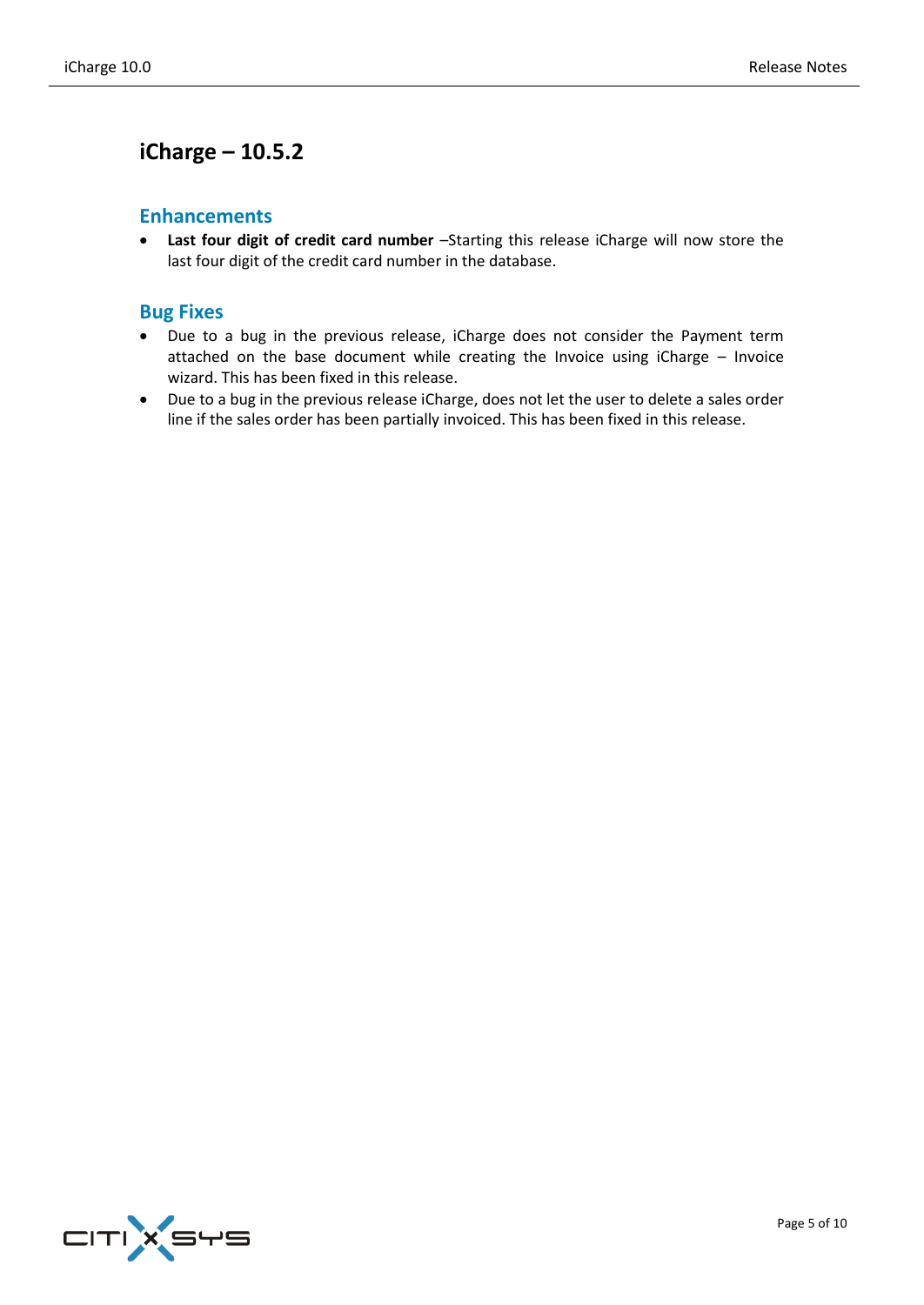## <span id="page-5-1"></span><span id="page-5-0"></span>**Bug Fixes**

- Due to a bug in the previous release iCharge does not allow the user to create a delivery using Pick and Pack Manager. This has been fixed in this release.
- Due to a bug in the previous release, iCharge freezes the screen while creating invoice/delivery using invoice wizard. This has been fixed in this release.

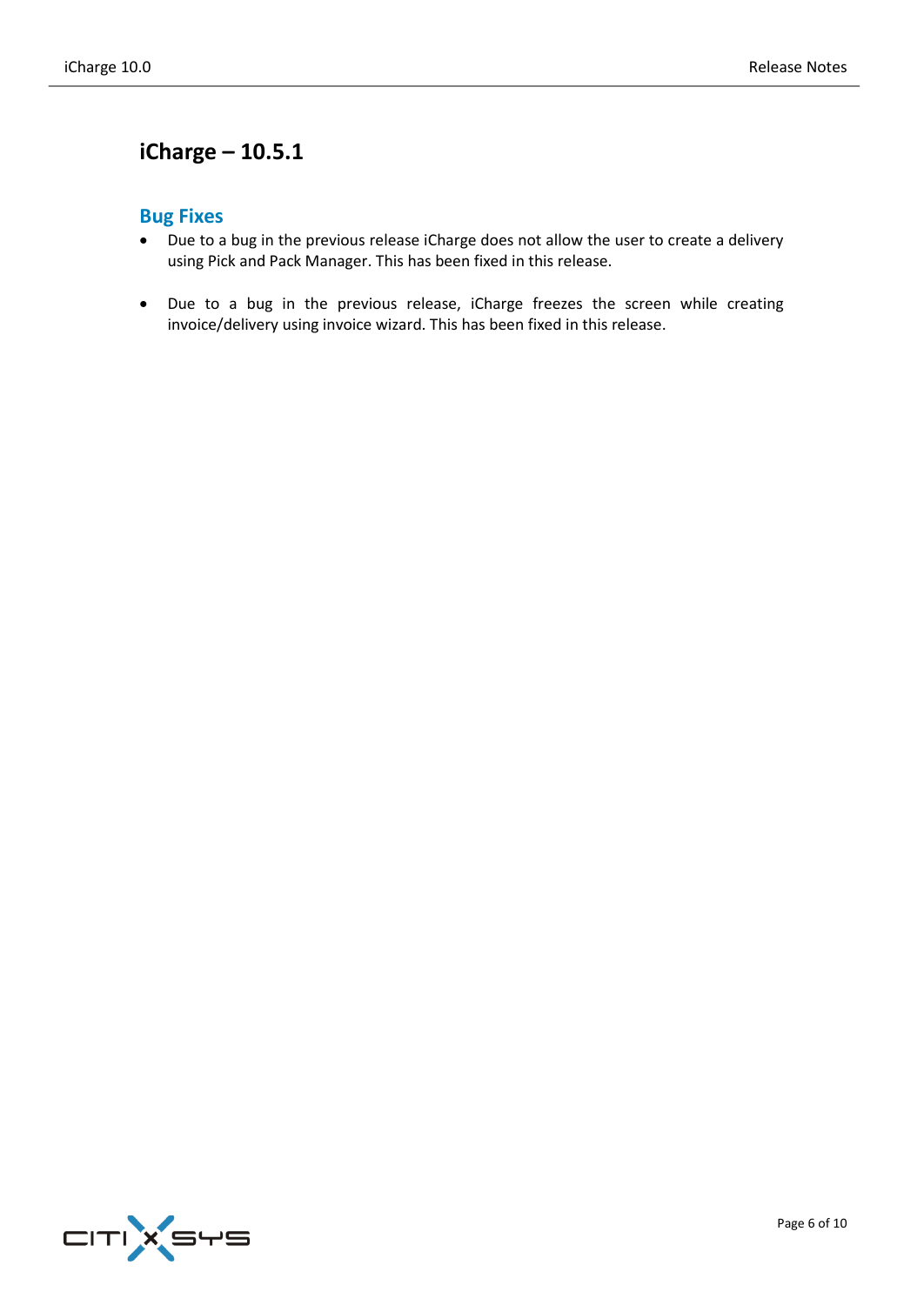#### <span id="page-6-1"></span><span id="page-6-0"></span>**Enhancements**

- **iCharge Setup Wizard** This release incorporates a setup wizard which will guide the user through the sequence of steps for configuring the solution.
- **On-Line Help** This release incorporates screen sensitive help. Users can press CTRL+SHIFT+E to bring up the help for the active screen.
- **New Release Notification** Whenever a new version of the product is released the system will display the update notification as a SAP Business One alert.
- **Incoming Payments** Ability to select A/R Invoices and A/R Credit Memos when processing Incoming Payment for CC Type Documents.
- **Service Type A/R Documents** With this release it is possible to perform Credit Card transactions for Service Type A/R Documents
- **Invoice Wizard** This release will enable the user to additionally process non Credit Card Payment Type documents using the Invoice Wizard.
- **Language Support**:
	- o English
	- o French
	- o German
	- o Italian
	- o Spanish

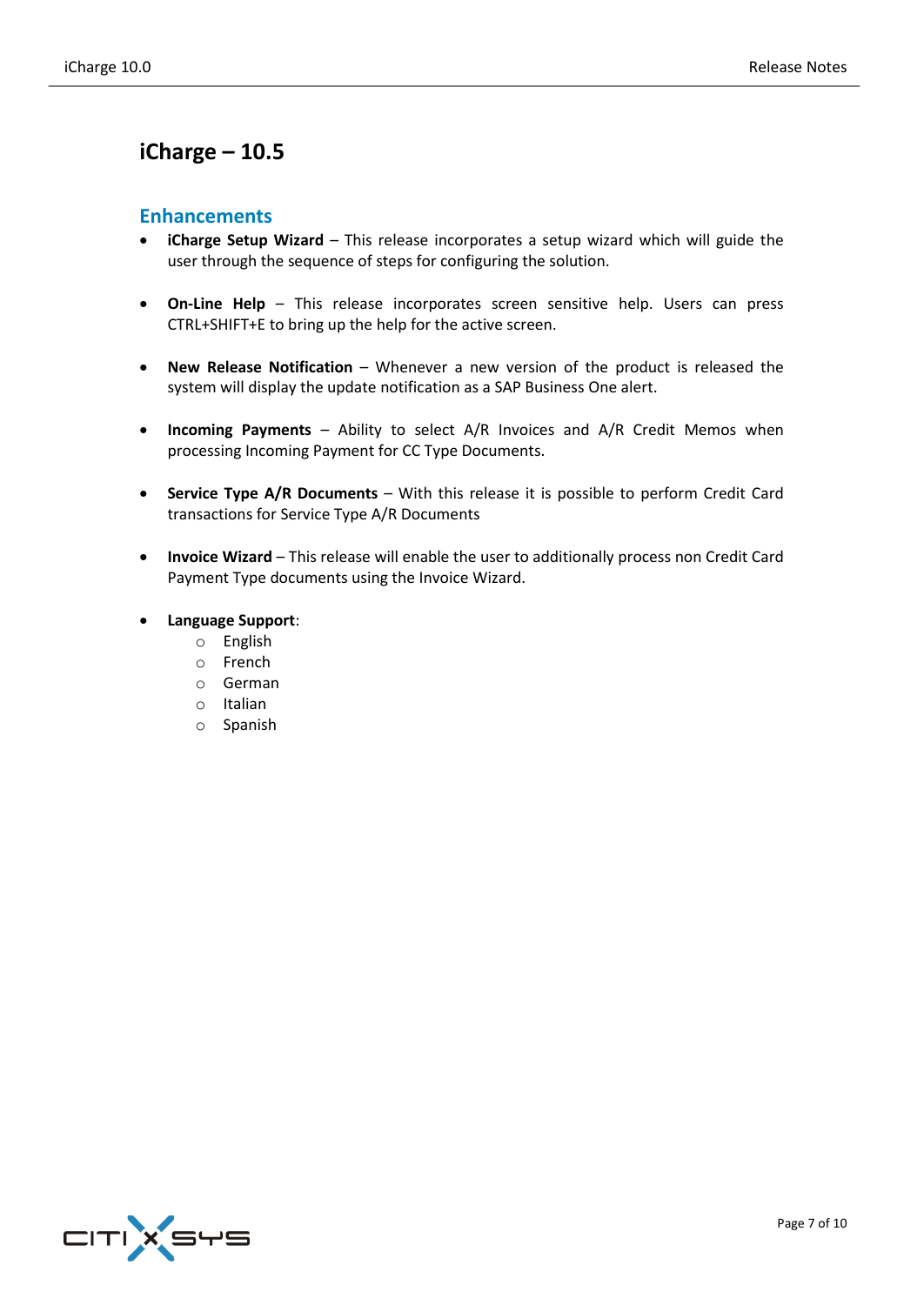#### <span id="page-7-1"></span><span id="page-7-0"></span>**Enhancements**

- **Compatibility with SAP Business One 8.81** With this version, iCharge is now compatible with SAP Business One 8.81 (PL03 and above).
- **Transmission of Level 2 Data for Authorize.Net** With this version of iCharge, it is possible to configure the application to transmit Level 2 data to Authorize.Net. Note – Transmission of Level 2 data is only supported for Authorioze.Net.
- **Incoming Payment** With this version of iCharge it is possible to select both A/R Invoices and A/R Credit memos when processing incoming payments.

#### <span id="page-7-2"></span>**Bug Fixes**

 In the previous release of the iCharge add-the system would not process a Credit Card transaction due to incorrect format for expiry date. This has been fixed in this release.

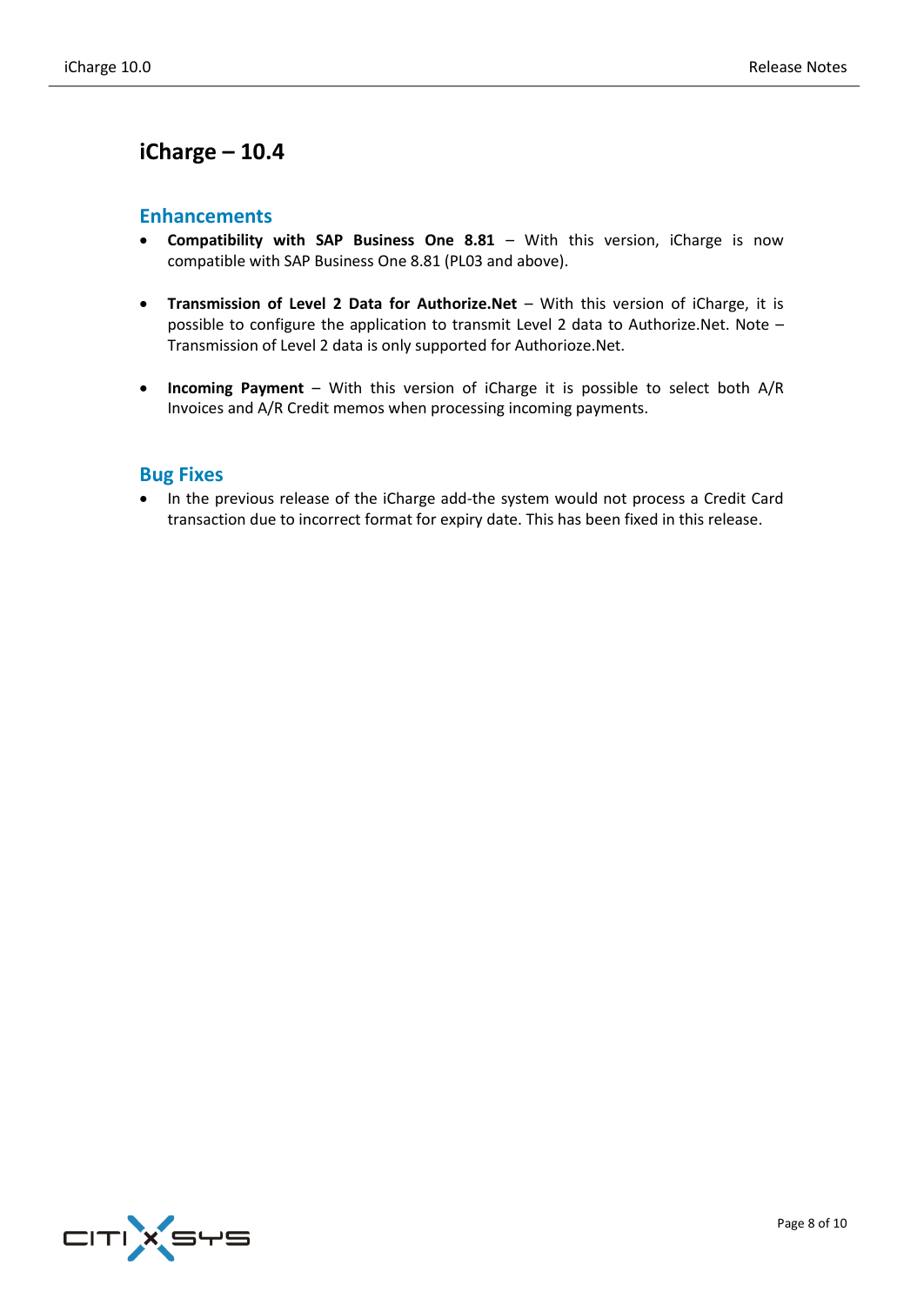#### <span id="page-8-1"></span><span id="page-8-0"></span>**Enhancements**

- Integration with following new payment gateways
	- o Moneris (US & Canada)
		- o DIBS
		- o FirstData
		- o eWAY
		- o ChronoPay
- Payment processor can be attached at Customer as well as Customer Group level. While processing credit card authorizations / settlements the following fallback mechanism will be used by the system:
	- o Customer
	- o Customer Group
	- o User
- An import interface has been incorporated in iCharge to enable import of credit card authorizations from third party systems and attach these to existing Sales Orders in SAP Business One.
- Online reports for Paypal payment gateway.

#### <span id="page-8-2"></span>**Bug Fixes**

- Due to a bug in the previous release of the iCharge add-on when using the 'Copy to' and 'Copy From' functionality on the Sales Order the system generates an error. This has been fixed in this release.
- Due to a bug in the previous release of the iCharge add-on if an authorization fails on the Sales Order, the user was able to add the Sales Order without authorizations by clicking the Add button again. This has been fixed in this release.
- User was not able to convert AR type of sales Order to CC type of sales order. This has been fixed now.
- The "Credit Card Payment Type" check box was not getting checked on navigating out of the Customer Name field. This has been fixed in this release.
- If one sales order was delivered partially in multiple deliveries then Invoice wizard was unable to club those deliveries into one invoice. This has been fixed in this release.